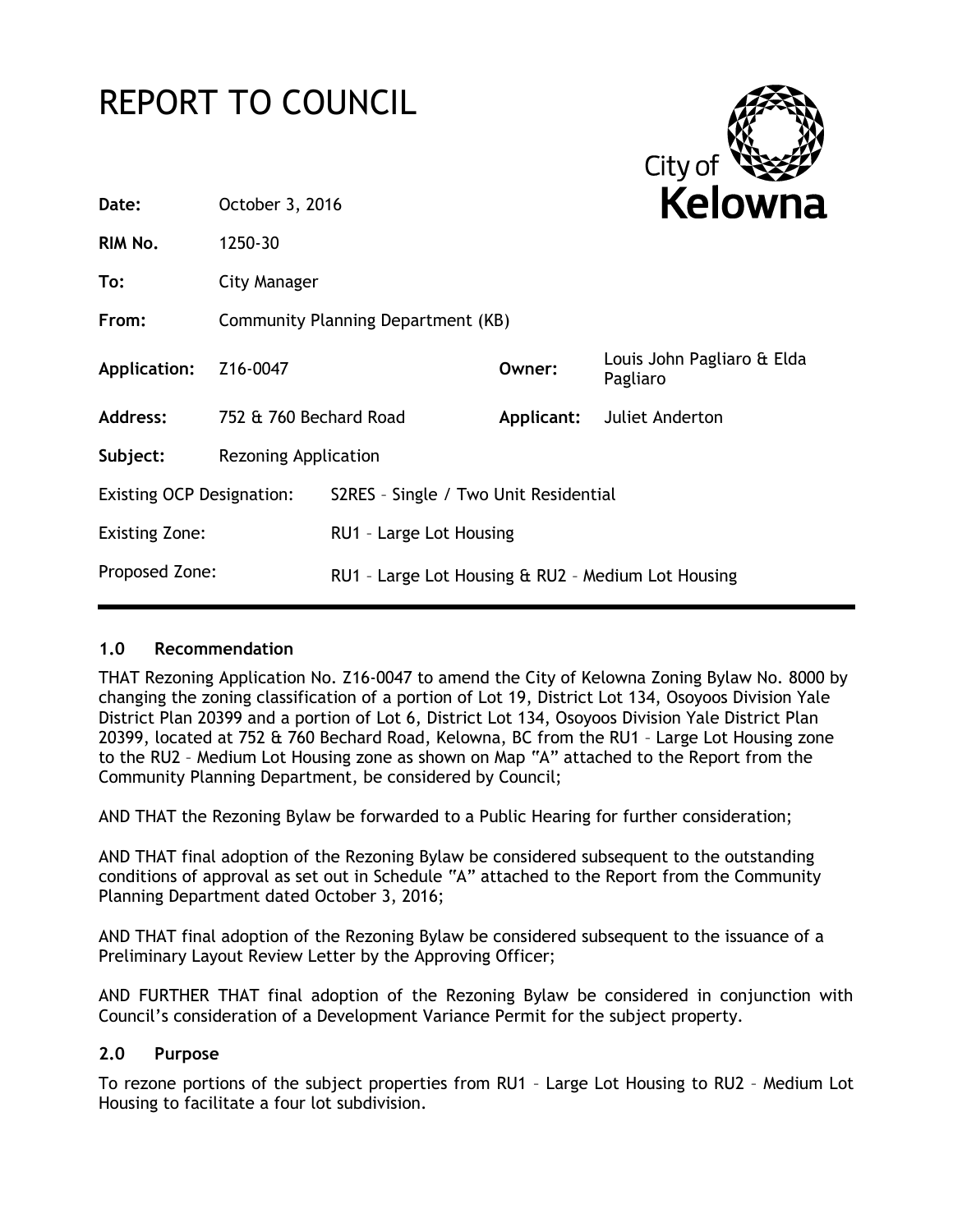## **3.0 Community Planning**

The subject properties are located within the South Pandosy - KLO Sector of Kelowna. They are designated as S2RES – Single/Two Unit Residential in the Official Community Plan (OCP) and as such the application to rezone portions of the properties to RU2 to facilitate a four lot subdivision is in compliance with the designated future land use. In addition, the OCP generally supports the densification of neighbourhoods through appropriate infill development, including the use of smaller lots.

Four variances would be required for the proposed subdivision. These four variances include the minimum rear yard setback for the existing dwellings on Lot 1 (7.5 m required, to 2.39 m proposed) and Lot 4 (7.5 m required, to 2.35 m proposed), and to the minimum lot depth for newly created Lots 2 and 3 (30.0 m required, 27.7 m proposed). The two proposed RU2 lots meet the minimum lot width requirements, and the proposed lots match the existing streetscape on Bechard Road. The properties are serviced by City of Kelowna water and sanitary sewer. Should the zoning bylaw be approved by Council, Staff will bring forth the variances to Council for formal consideration.

Based on current City of Kelowna policy and the services available, Community Planning Staff support this zoning application.

## **4.0 Proposal**

## 4.1 Project Description

The applicant is requesting permission to rezone portions of two adjacent properties in order to facilitate a four lot residential subdivision.

## 4.2 Site Context

The subject properties are located in the South Pandosy - KLO Sector of Kelowna (see Map 1 - Subject Property Map, below). The applicant is proposing to retain the two existing single family dwellings that are located on the subject properties.

The area is characterized by single family dwellings, and a mobile home park is located on the opposite side of Casorso Road.

Specifically, adjacent land uses are as follows:

| <b>Orientation</b> | <b>Zoning</b>           | <b>Land Use</b> | <b>Future Land Use</b>                |
|--------------------|-------------------------|-----------------|---------------------------------------|
| North              | RU1 - Large Lot Housing | Residential     | S2RES - Single / Two Unit Residential |
| East               | RM7 - Mobile Home Park  | Residential     | S2RES - Single / Two Unit Residential |
| South              | RU1 - Large Lot Housing | Residential     | S2RES - Single / Two Unit Residential |
| West               | RU1 - Large Lot Housing | Residential     | S2RES - Single / Two Unit Residential |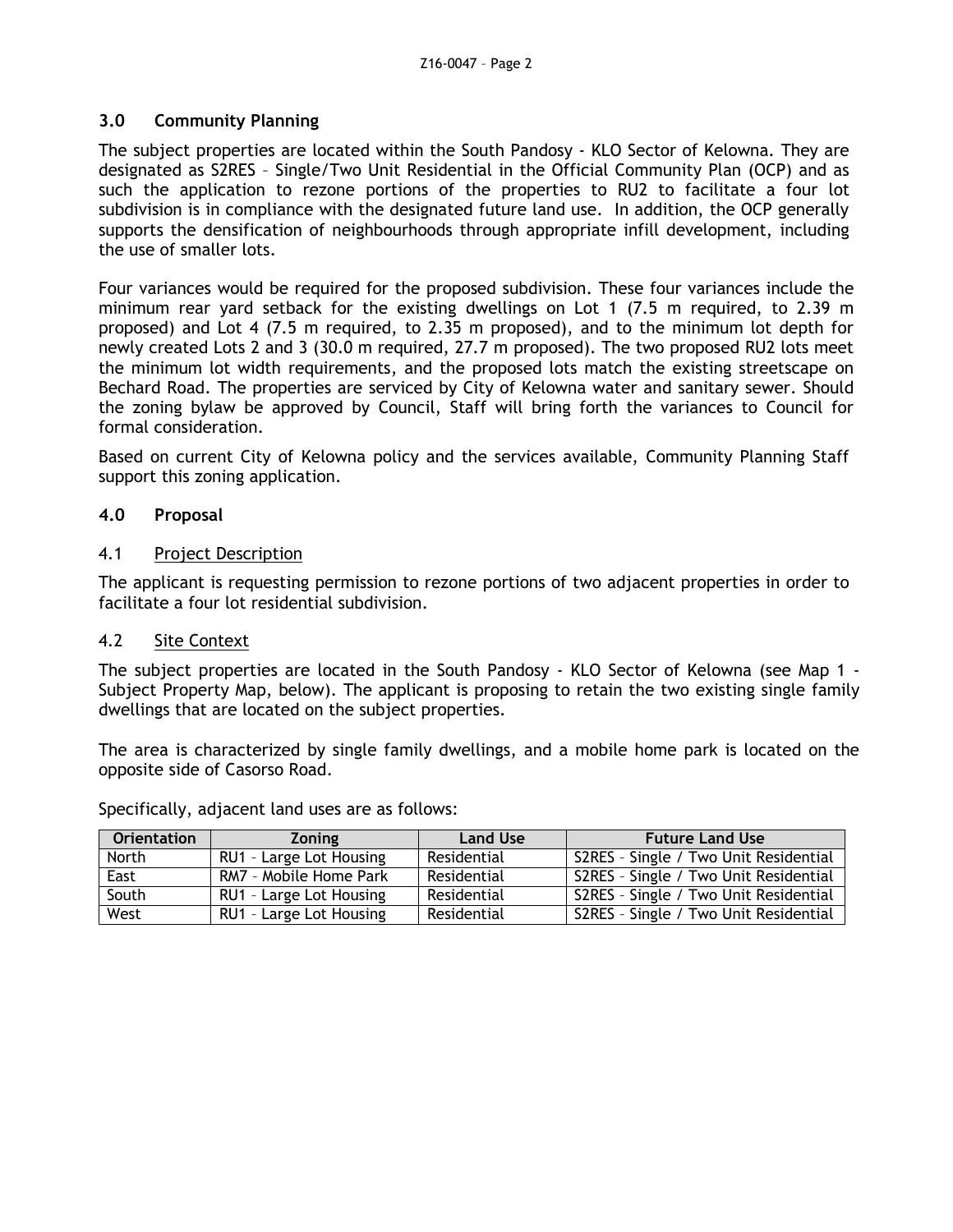

**Map One: Subject Property Map - 752 & 760 Bechard Road**

**Map Two: Future Land Use - 752 & 760 Bechard Road**

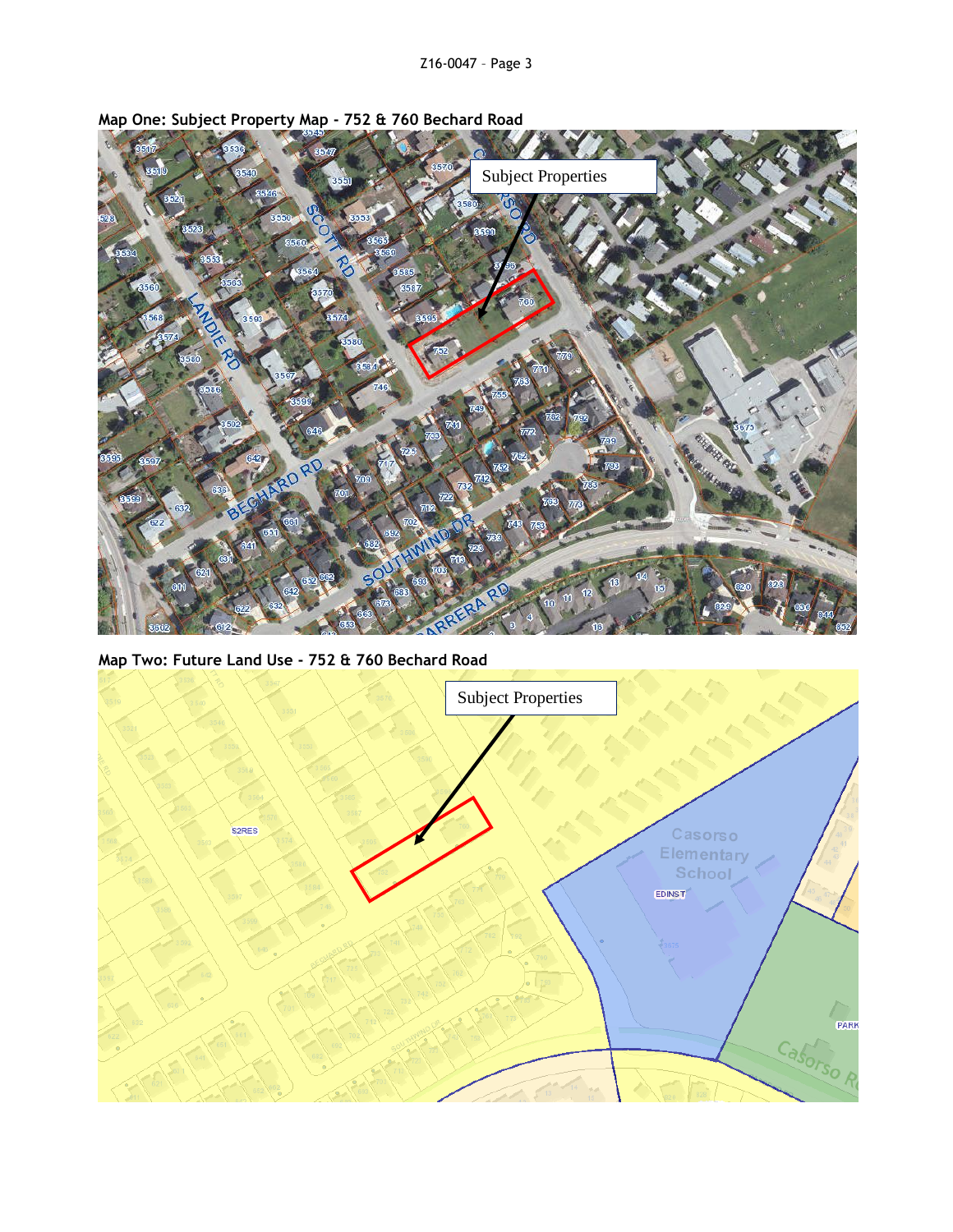## 4.3 Amenities

The proposed increase in density is supported by neighbourhood amenities such as parks, schools and transit. Casorso Road is currently serviced by the Lakeshore/Downtown Bus Transit Route. The nearest bus stop is approximately 275 m west of the subject property. Additional transit options are available at the Okanagan College exchange, approximately 1.2 km northeast of the subject property.

# 4.4 Servicing

The area is currently serviced by City of Kelowna water and sanitary sewer and FortisBC Gas and Electric.

# 4.5 Subdivision and Development Criteria

As the applicant is proposing to retain the two existing single family dwellings, the proposed lot configurations do not fully conform to the requirements of the RU1 – Large Lot Housing and RU2 – Medium Lot Housing zone requirements and variances would be required. Subdivision and development criteria for the RU1 and RU2 zones are shown in the two Zoning Tables below.

#### **Table One: RU1 Zone**

| <b>Zoning Analysis Table</b>                 |                                              |                       |  |
|----------------------------------------------|----------------------------------------------|-----------------------|--|
| <b>CRITERIA</b>                              | <b>RU1 ZONE REQUIREMENTS</b>                 | <b>PROPOSAL</b>       |  |
|                                              | Existing Lot/Subdivision Regulations - Lot 1 |                       |  |
| Minimum Lot Area                             | 550 $m2$                                     | 834 $m2$              |  |
| Minimum Lot Width                            | 17.0 m                                       | 27.7 m                |  |
| Minimum Lot Depth                            | 30.0 m                                       | 30.3 m                |  |
| RU1 Development Regulations - Lot 1          |                                              |                       |  |
| Minimum Front Yard                           | 4.5 <sub>m</sub>                             | 8.69 m                |  |
| Minimum Side Yard (south)                    | 2.0 <sub>m</sub>                             | 5.43 m                |  |
| Minimum Side Yard (north)                    | 2.0 <sub>m</sub>                             | $5.42 \text{ m}$      |  |
| Minimum Rear Yard                            | 7.5 <sub>m</sub>                             | $2.39 m$ <sup>o</sup> |  |
| Existing Lot/Subdivision Regulations - Lot 4 |                                              |                       |  |
| Minimum Lot Area                             | 550 $m2$                                     | 958 $m2$              |  |
| Minimum Lot Width                            | 17.0 m                                       | 27.7 m                |  |
| Minimum Lot Depth                            | 30.0 <sub>m</sub>                            | 34.8 m                |  |
| RU1 Development Regulations - Lot 4          |                                              |                       |  |
| Minimum Front Yard                           | 4.5 <sub>m</sub>                             | 12.82 m               |  |
| Minimum Side Yard (south)                    | 2.3 <sub>m</sub>                             | $6.86$ m              |  |
| Minimum Side Yard (north)                    | 2.3 <sub>m</sub>                             | 4.50 m                |  |
| Minimum Rear Yard                            | 7.5 <sub>m</sub>                             | $2.35 \text{ m}$      |  |

**O** Indicates a requested variance to:

1. Minimum Rear Yard for Lot 1

2. Minimum Rear Yard for Lot 4

**Table Two: RU2 Zone**

| <b>Zoning Analysis Table</b>                 |                              |                    |  |
|----------------------------------------------|------------------------------|--------------------|--|
| <b>CRITERIA</b>                              | <b>RU2 ZONE REQUIREMENTS</b> | <b>PROPOSAL</b>    |  |
| Existing Lot/Subdivision Regulations - Lot 2 |                              |                    |  |
| Lot Area                                     | $400 \text{ m}^2$            | 512 m <sup>2</sup> |  |
| Lot Width                                    | 13.0 m                       | 18.5 m             |  |
| Lot Depth                                    | 30.0 m                       | $27.7 \text{ m}$   |  |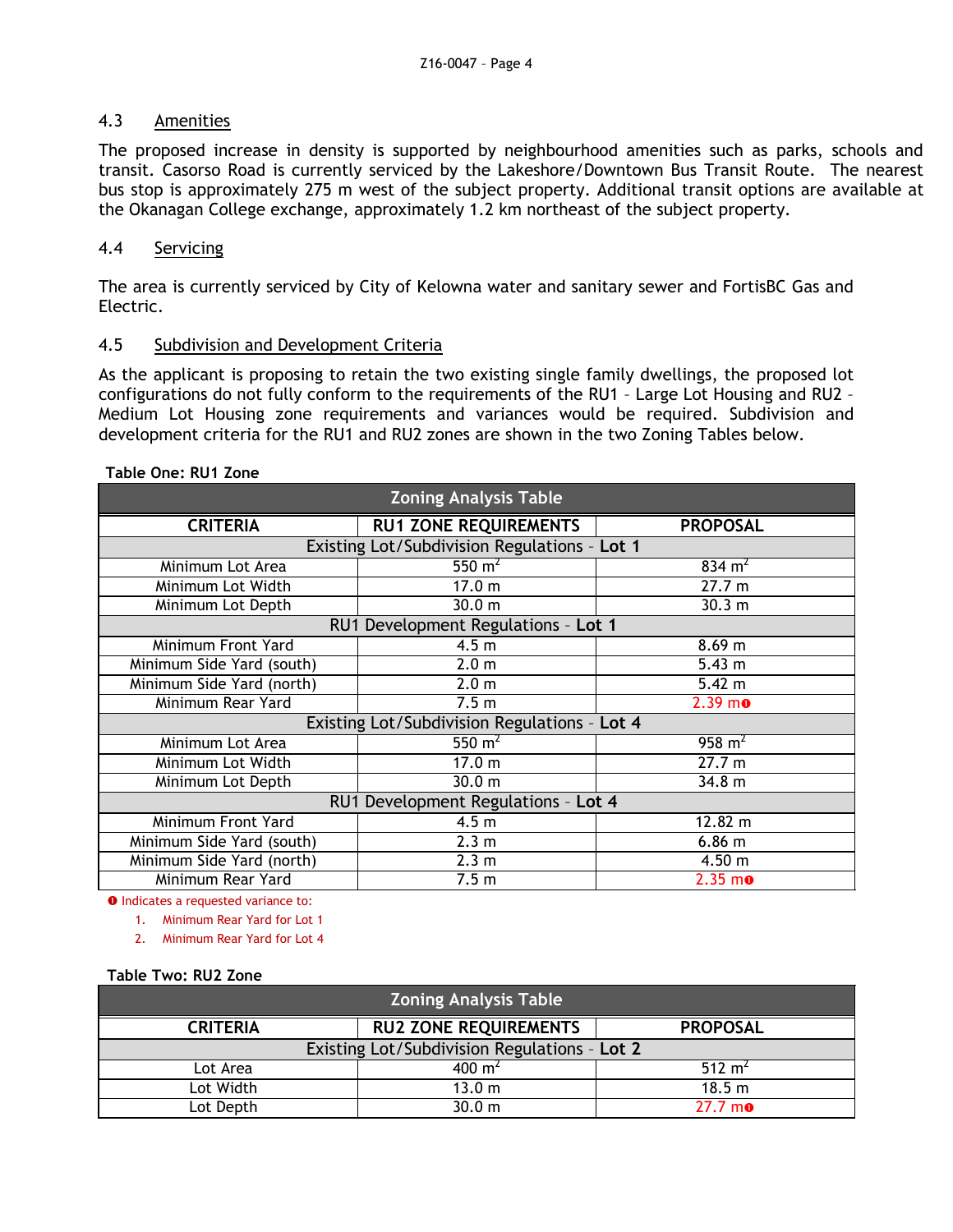| Existing Lot/Subdivision Regulations - Lot 3 |                    |                    |
|----------------------------------------------|--------------------|--------------------|
| Lot Area                                     | 400 m <sup>2</sup> | 512 m <sup>2</sup> |
| Lot Width                                    | 13.0 m             | 18.5 m             |
| Lot Depth                                    | 30.0 m             | $27.7 \text{ m}$ o |

**O** Indicates a requested variance to:

3. Minimum Lot Depth for Lot 2

4. Minimum Lot Depth for Lot 3

#### **Map Three: Proposed Subdivision Layout – 752 & 760 Bechard Road**



#### **5.0 Current Development Policies**

# 5.1 Kelowna Official Community Plan (OCP)

#### **Chapter 5: Development Process**

**Compact Urban Form.**<sup>1</sup> Develop a compact urban form that maximizes the use of existing infrastructure and contributes to energy efficient settlement patterns. This will be done by increasing densities (approximately 75 - 100 people and/or jobs located within a 400 metre walking distance of transit stops is required to support the level of transit service) through development, conversion, and re-development within Urban Centres (see Map 5.3) in particular and existing areas as per the provisions of the Generalized Future Land Use Map 4.1.

<sup>-</sup>1 City of Kelowna Official Community Plan, Policy 5.2.3 (Development Process Chapter).